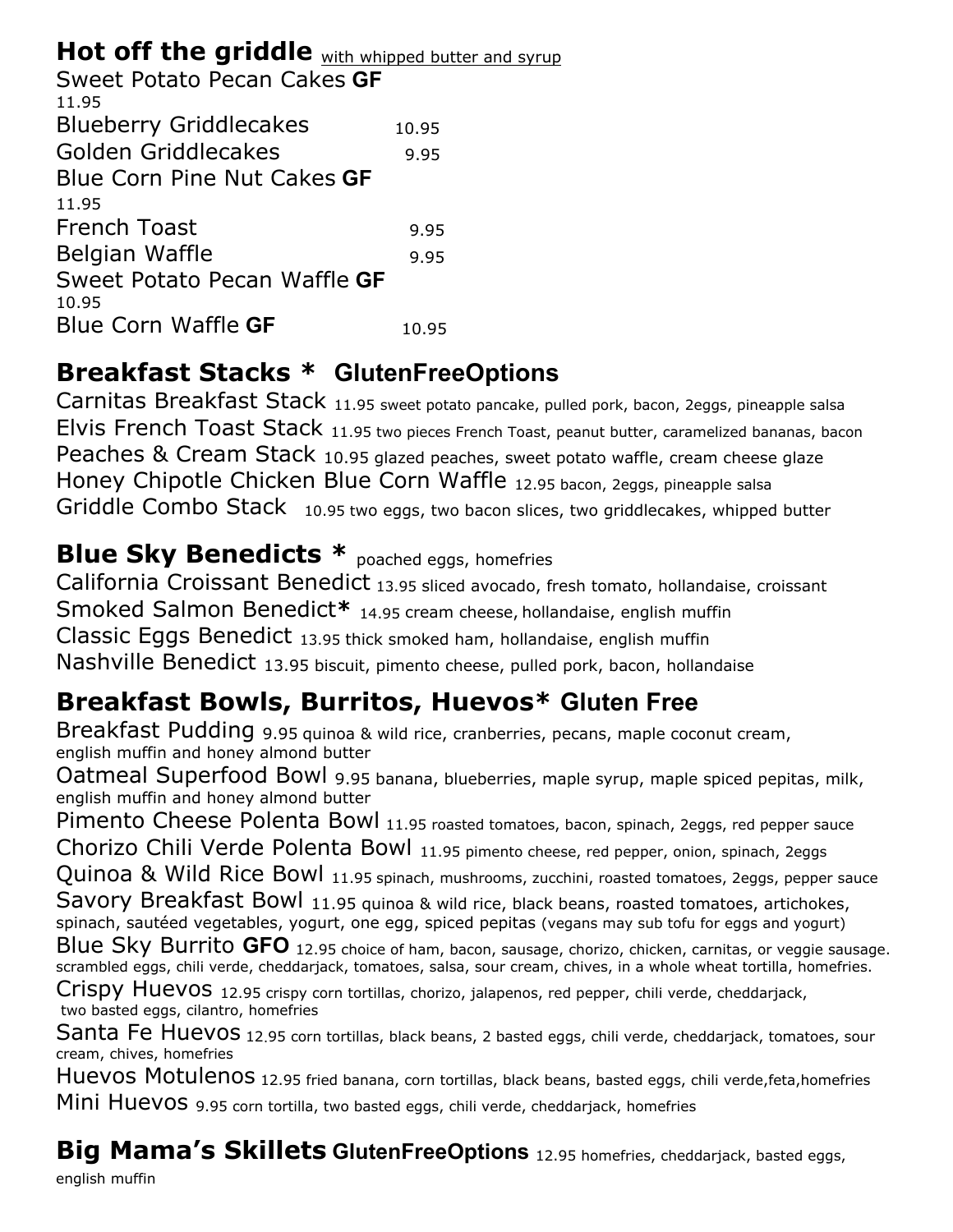El Hombre Skillet bacon, tomatoes, onions, chili verde Fiery Carnitas Skillet fire braised pulled pork, jalapenos, tomatoes, chili verde Chorizo Skillet pepper, onion, chili verde, jalapenos Country Skillet sausage, onions, peppers, gravy Farmhand Skillet bacon, ham, sausage, onion, red pepper, tomato, mushrooms Rainbow Veggie Skillet mushrooms, spinach, tomato, zucchini, pepper, onions

#### **Breakfast Tacos with Chorizo GF, Carnitas GF, or Veggie Sausage**  11.95

spinach, black beans, eggs, chili verde, red pepper, cilantro, chipotle cream, cheddar, salsa, homefries **Blue Sky Special** 13.95 2eggs, homefries, bacon OR sausage, CHOICE of 2cakes, 2french toast, waffle or biscuits & gravy

Great American Breakfast 11.95 2eggs, homefries, english muffin; choice ham, bacon or sausage **Breakfast Croissant Sandwich** 9.95 egg, bacon, cheddarjack, homefries

**Omelets and Scrambles\* GlutenFreeOptions** 12.95 homefries, english muffin Denver West Omelet bacon, sausage, ham, red pepper, onion, cheddar, sour cream & chives Jalapeno Popper Omelet fresh jalapenos, red pepper, onion, bacon, cream cheese, cheddarjack Roasted Tomato & Artichoke Omelet fresh spinach, and feta cheese Avocado Bacon & Cheddar Omelet fresh avocado slices, bacon & cheddarjack Lean Mean Protein Omelet\_egg whites, turkey, spinach, tomatoes, cheddarjack Garden Veggie Omelet<sub>\_spinach, tomato, pepper, mushrooms, zucchini, onion, cheddar, avocado, salsa</sub> Boulder Omelet veggie sausage, red pepper, chili verde, cheddarjack, avocado, tomato Spinach Scramble bacon, mushrooms, cream cheese, cheddarjack, roasted red pepper sauce Rio Grande Scramble green chilies, red pepper, cream cheese, chili verde, cheddarjack, red pepper sauce

#### **Savory Lunch Bowls GlutenFree Naked** 10.95 **Grilled Chicken** 12.95 **Salmon\*** 13.95 **Tofu**  11.95

Pimento Cheese Polenta Bowl roasted tomatoes, bacon, spinach, roasted red pepper sauce Chorizo Chili Verde Polenta Bowl pimento cheese, red pepper, onion, spinach, green chili Quinoa & Wild Rice Bowl spinach, mushrooms, zucchini, roasted tomatoes, red pepper sauce

**Salad Bowls GlutenFree Naked** 11.95 **Grilled Chicken** 13.95 **Salmon\*** 14.95 **Tofu** 12.95 Superfood Salad Bowl spinach, kale, carrot, radish, broccoli, red cabbage, quinoa & wild rice, avocados, roasted tomatoes, roasted artichokes, pineapple salsa, maple spiced pepitas, citrus vinaigrette Crispy Southwest Bowl tortilla chips,greens,black beans,pepper,corn,honey chipotle,cilantro,pepitas,ranch Honey Chipotle Salad Bowl fresh greens, quinoa, tomatoes, avocado, cilantro, pepitas, honey lime Spinach Salad strawberries, maple glazed pecans, cranberries, feta, balsamic reduction, maple vinaigrette Roasted Tomato & Artichoke Salad greens, quinoa & wild rice, feta, chives, balsamic reduction, vinaigrette Creamy Chicken Salad Bowl fresh greens, spiral slaw, tomatoes, grapes, cranberries, red peppers, maple glazed pecans, balsamic reduction, maple vinaigrette (no salmon or tofu option)

**Sandwiches GlutenFreeOptions** choice of soup, salad du jour, sweet potato fries, or waffle fries

Pimento Cheese Grills 11.95 **Roasted Tomato & Bacon, Chorizo & Jalapeno**, **or Spinach & Tomato**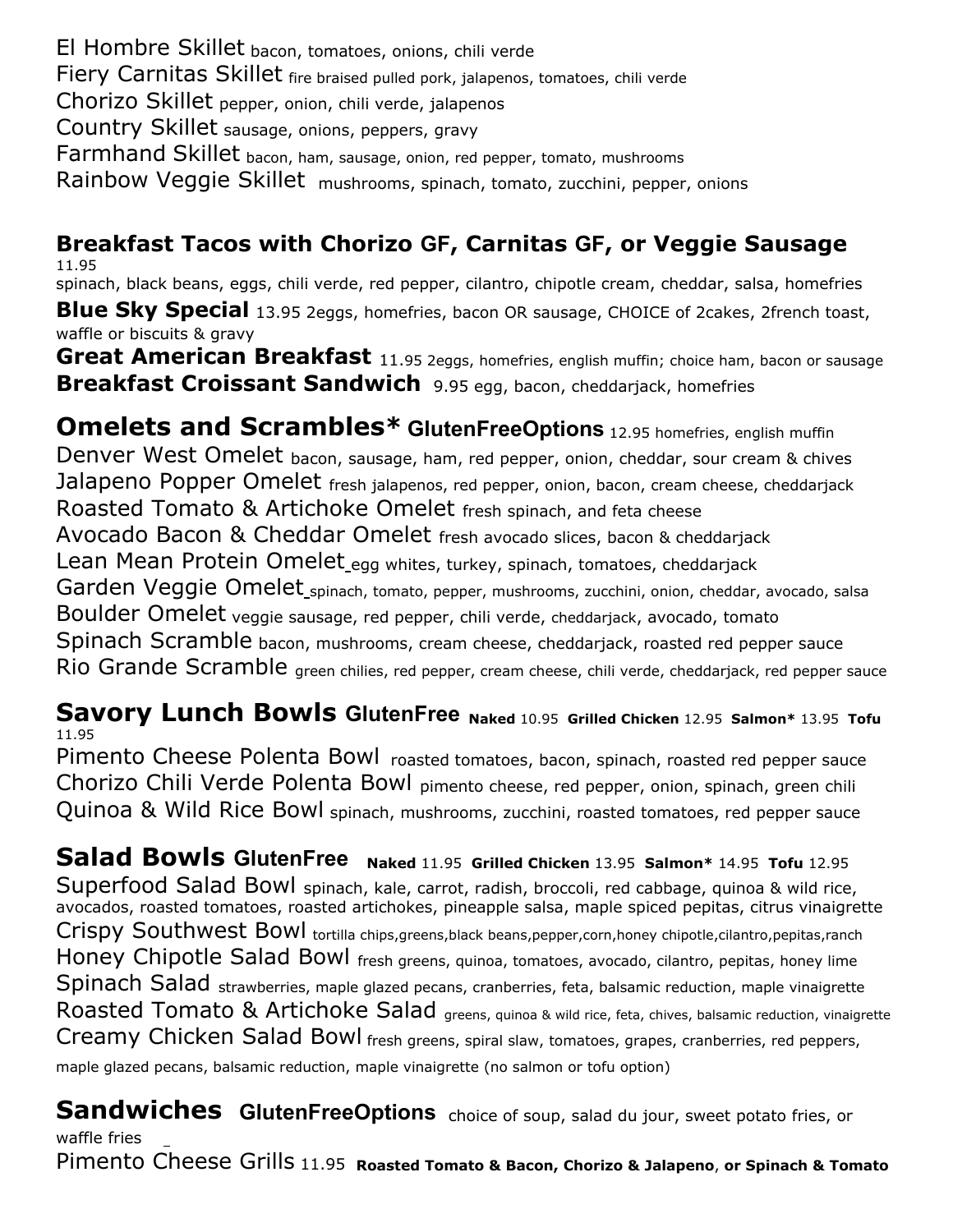Chicken Salad Croissant 13.95 grapes, cranberries, pecans, pepper, lettuce, tomato

BYO Beef\* or **Beyond Burger** 12.95 lettuce, tomato, garlic mayo, additional toppings .50 each  $Classic BLT$  or  $ALT$  or  $TLT<sub>11.95</sub>$  bacon, avocado, or turkey on whole wheat; lettuce, tomato, garlic mayo Fajita Wrap Chicken 13.95 Salmon 14.95 pepper, onion, cheddarjack, avocado, salsa, sour cream, chives

#### **Open Faced Melts GlutenFreeOptions** croissant, garlic mayo, romaine, tomato, with lunch side

El Cubano Melt 13.95 pulled pork, smoked ham, red pepper, onion, swiss, honey mustard, chives California Chicken Melt\_13.95 grilled chicken, avocado, bacon, swiss cheese

Sante Fe Melt 13.95 grilled chicken, chili verde, cheddarjack, diced tomatoes, sour cream & chives Turkey & Veggie Pepper Melt 13.95 smoked turkey, sautéed veggies, red pepper sauce, cheddar

### **Espresso**

**Cappuccino** 5.49 espresso, steamed milk with lots of foam **Grande Latte** 5.49 espresso, lots of steamed milk, a little foam **Black & White Mocha** 5.95 espresso, white & dark chocolate, whip cream

**Snickerdoodle** 5.95 espresso, chocolate, hazelnut, caramel, whip cream

**Cinnamon Latte** 5.95 espresso, cinnamon, vanilla, whip cream **Caramel Latte** 5.95

espresso, steamed milk, caramel, whip cream **Almond Joy** 5.95

espresso, steamed milk, white & dark chocolate,

almond syrup, whip cream

**Chai Latte** 5.95 strong, sweet oregon chai tea & steamed milk **Wired Chai** 6.95

espresso, oregon chai tea and steamed milk

# **Smoothies**

**Ocean Breeze** 5.95 strawberries, pineapple, banana, apple juice **Boomin Blueberry** 5.95 blueberries, kale, banana, orange juice **Flying Elvis** 6.95

espresso, chocolate, peanut butter, milk, banana

#### **Screaming Banshee** 5.95

chocolate, peanut butter, milk, banana **Berry Blues** 5.95 strawberries, blueberries, banana, yogurt **Peachy Keen** 5.95 peaches, strawberries, apple juice **Super Green** 5.95 spinach, pineapple, banana, apple juice

### **Juices**

**Spicy Tomato Pepper Carrot** 5.95 **Beet Carrot Apple Lemon Ginger** 5.95

**Carrot Apple Ginger** 5.95 **Lemon Apple Ginger** 5.95